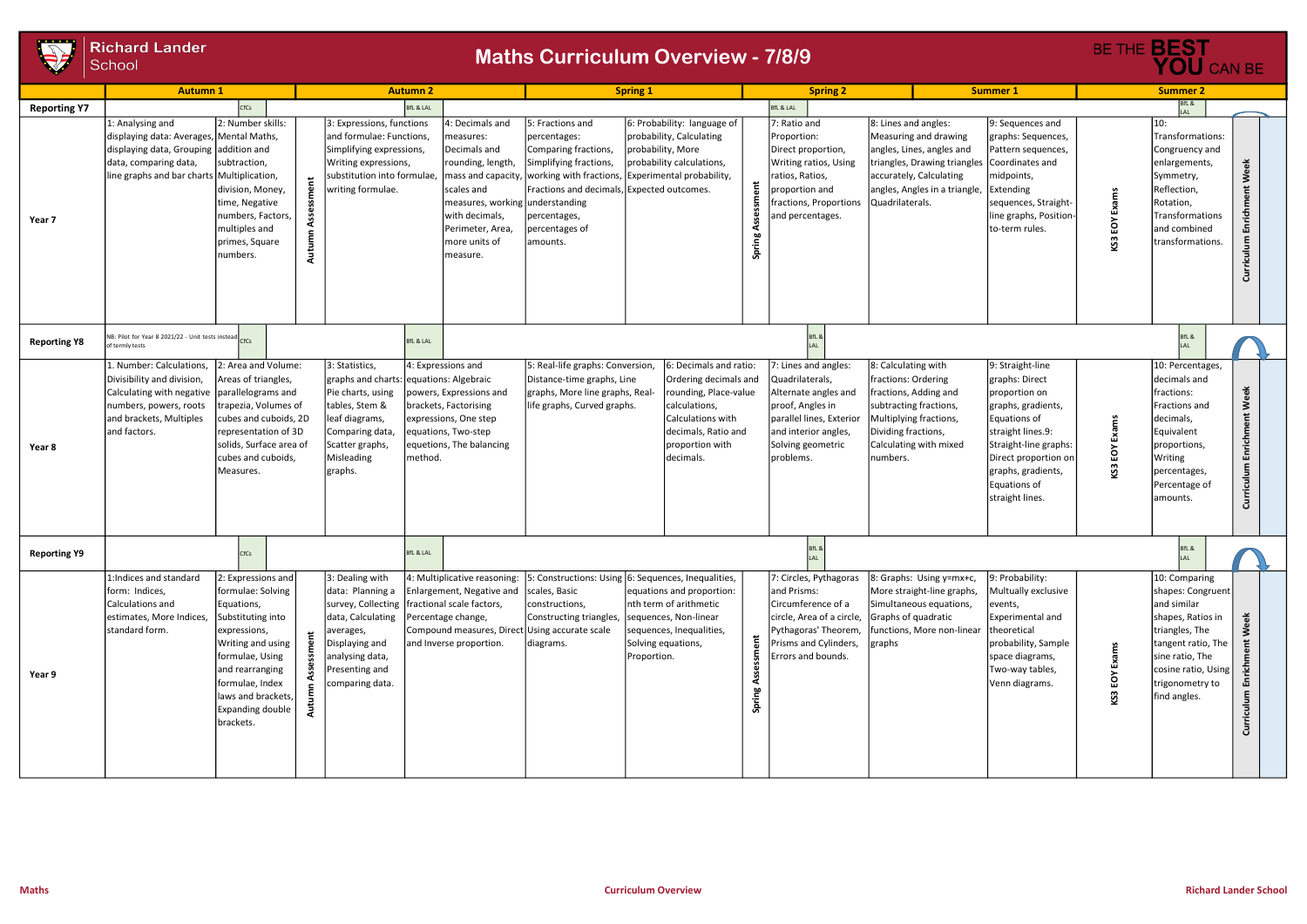

| S.                                              | <b>Richard Lander</b><br>School<br><b>Autumn1</b>                                                                                                                                                                                                                                                                                                      |                                                            |                                                                                                                                                                                                                                                                                                               | <b>Autumn 2</b>                                                                                                                                                                                                                                                                                                                                                                                                                                                                                                                                                                                           | <b>Maths Curriculum Overview - 10/11</b>                                                                                                                | <b>Spring 1</b>                                                                                                                                                                                                                                                                                                                                                                                                                                                  |                 |                                                                                                                                                                                                                                                                                                                        | <b>Spring 2</b>                                                                                                          |                                                                                                                                                                                                                                                                                              | <b>Summer 1</b>                                                                                                                                                         |                                                                                                                          | BE THE BEST                                           | YOU CAN BE<br><b>Summer 2</b> |                    |
|-------------------------------------------------|--------------------------------------------------------------------------------------------------------------------------------------------------------------------------------------------------------------------------------------------------------------------------------------------------------------------------------------------------------|------------------------------------------------------------|---------------------------------------------------------------------------------------------------------------------------------------------------------------------------------------------------------------------------------------------------------------------------------------------------------------|-----------------------------------------------------------------------------------------------------------------------------------------------------------------------------------------------------------------------------------------------------------------------------------------------------------------------------------------------------------------------------------------------------------------------------------------------------------------------------------------------------------------------------------------------------------------------------------------------------------|---------------------------------------------------------------------------------------------------------------------------------------------------------|------------------------------------------------------------------------------------------------------------------------------------------------------------------------------------------------------------------------------------------------------------------------------------------------------------------------------------------------------------------------------------------------------------------------------------------------------------------|-----------------|------------------------------------------------------------------------------------------------------------------------------------------------------------------------------------------------------------------------------------------------------------------------------------------------------------------------|--------------------------------------------------------------------------------------------------------------------------|----------------------------------------------------------------------------------------------------------------------------------------------------------------------------------------------------------------------------------------------------------------------------------------------|-------------------------------------------------------------------------------------------------------------------------------------------------------------------------|--------------------------------------------------------------------------------------------------------------------------|-------------------------------------------------------|-------------------------------|--------------------|
| <b>Reporting Y10</b>                            |                                                                                                                                                                                                                                                                                                                                                        | <b>CfCs</b>                                                |                                                                                                                                                                                                                                                                                                               | <b>BfL &amp; Grades</b>                                                                                                                                                                                                                                                                                                                                                                                                                                                                                                                                                                                   |                                                                                                                                                         | CfCs                                                                                                                                                                                                                                                                                                                                                                                                                                                             |                 |                                                                                                                                                                                                                                                                                                                        | <b>BfL &amp; Grades</b>                                                                                                  |                                                                                                                                                                                                                                                                                              |                                                                                                                                                                         | BfL &<br>Report                                                                                                          |                                                       |                               |                    |
| Year 10H<br>(red indicates<br>first time topic) | Algebra<br>Number<br>algebr' indices<br>estimation<br>product rule<br>hcf / lcm (venn)<br>standard form<br>equations)<br>negative, fractional solve linear equ's<br>and zero indices<br>formulae<br>including algebraic linear nth term<br>quad' nth term<br>examples<br>geo' sequences<br>surds incl<br>rationalising the<br>fibonacci<br>denominator | factorise quadratics (and<br>solve basic quadratic         | <b>Data</b><br>Recap of Statistical<br>diagrams (Pie charts,<br>double S&L, Scatter<br>graphs (Including Line of<br>best fit), Averages and<br>range (individual,<br>frequency table and<br>grouped data), time<br>on Cumulative<br>frequency, Box plots,<br>histograms and<br>comparing two sets of<br>data. | Fractions, ratios and<br>percentages<br>Fraction operations, Ratio<br>manipulation and problems linterior angles<br>(big focus on<br>eugations/ratio equivalence bearings<br>and harder ratio problems),<br>Ratio and proportion,<br>percenatges inclusing<br>$\left  \text{series} \dots \text{Speed} \right $ most time $\left  \text{compound interest}, \text{reverse} \right $ trig bearings<br>percenatges and calculating trig with Right angle<br>percenatge change, FDP<br>equivalence including proof exact trig' values<br>of recurring decimals to<br>fractions. Incluse Growth<br>and decay. | Angles<br>angles triangles<br>angles quadrilat's<br>exterior angles<br>trig'<br>pythagoras<br>sohcahtoa<br>trig'<br>elev' dep'<br>3D<br>triangles only. | Graphs<br>$ y = mx+c$ (inc rearrange)<br>v and x intercept<br>parallel lines<br>perpendicular lines<br>midpoint of line<br>equ' from 2 pts<br>equ' from 'm' +1pt<br> distance time<br>velocity time<br>include finding<br>acceleration and distance<br>from a v-t graph<br>quadratic graphs (link to<br>unit)<br>graphs<br>graphs<br>exponential graphs<br>equation of circle<br>Also, teach students the<br>TABLE function on their<br>بم <del>ن</del> داينملده | Also<br>cubic   | Perimeter, area & Transformations<br> volume<br>2d perimeter<br>2d area<br>bounds<br>error intervals<br>(link bounds to<br>compound<br>measures)<br>convert metric<br>area<br>convert metric vol<br>circle circ'/area<br>circle sectors<br>SA/Vol: prism,<br>reciprocal cylinder, sphere,<br>pyramid, cone,<br>frustum | reflections<br>rotations<br>translations (link to<br>vector notation and<br>arithmetic)<br>enlargements<br>transf' combo | <b>Equations</b><br>inequalities<br>1factorisation,<br>2complete<br>square, 3quad'<br>formula<br>simultaneous<br>equ's<br>quad' sim' equ's<br>solve inequalities<br>inequalities on a<br>number line                                                                                         | Probability<br>combined events<br>quadratic equ'ns: mutually exclusive<br>experimental<br>tree diagrams<br>conditional prob'<br>venn : set notation<br>venn probability | Proportion<br>Direct<br>proportion<br>Formulae for construct<br>proportion<br>problems<br>with constant<br>proportionali | Construc EXAMS<br>tions<br>Bearings,<br>ion &<br>Loci |                               | Week<br>Experience |
| Year 10F<br>(red indicates<br>first time topic) | Algebra<br><b>Number</b><br>decimals<br>notation<br>place value<br>like terms<br>factors/multiples<br>square/cube/root<br>substitution<br>formulae<br>index notation<br>prime factors<br>brackets                                                                                                                                                      | algebraic<br>simplifying x&÷<br>use<br>expand<br>factorise | Data<br>simplifying frequency tables<br>bar<br>way tables<br>charts:<br>1.<br>basic<br>2.composite<br>3.comparative<br>stem<br>pie<br>& leaf<br>charts<br>scatter<br>line of bf<br>graphs                                                                                                                     | Ratio<br>Fractions,<br>decimals and simplest<br>percentages<br>form<br>unit ratios<br>fraction<br>scale up<br>operations<br>find fraction of ratio<br>fdp conversion share(total<br>find % of<br>given)<br>simple interest share(part<br>% inc / dec<br>given)<br><b>VAT</b><br>share(diff'<br>given)<br>ratio to<br>fraction<br>unitary<br>method<br>best value<br>direct prop'<br>graphs                                                                                                                                                                                                                | Angles<br>triangles<br>quadrilat's<br>interior<br>exterior<br>lines                                                                                     | Graphs<br>co-ords<br>line (table of values)<br>real-life graphs<br>paral' distance time graphs                                                                                                                                                                                                                                                                                                                                                                   | straight volume | Perimeter area<br>quadrilaterals<br>compound shape<br>surface area<br>prism volume<br>metric volume<br>conversions                                                                                                                                                                                                     | Transf'mations<br>3d solids<br>transf's<br>describing transf's<br>transf' combos                                         | <b>Equations</b><br>4   inequalities<br>sequences<br>solve 1 step<br>equa'<br>solve 2 step<br>equa'<br>solve equation<br>with brackets<br>inequalities on<br>num' line<br>solve inequalities<br>use formulae<br>re-arrange<br>formulae<br>pictorial<br>sequences<br>term to term<br>nth term | Probability<br>calculating prob<br>two way tables<br>experimental<br>venn : set notation<br>venn probability<br>tree diagrams                                           | <b>Statistics</b><br>averages<br>range<br>est' mean<br>sampling                                                          |                                                       | <b>EXAMS</b>                  | Work               |